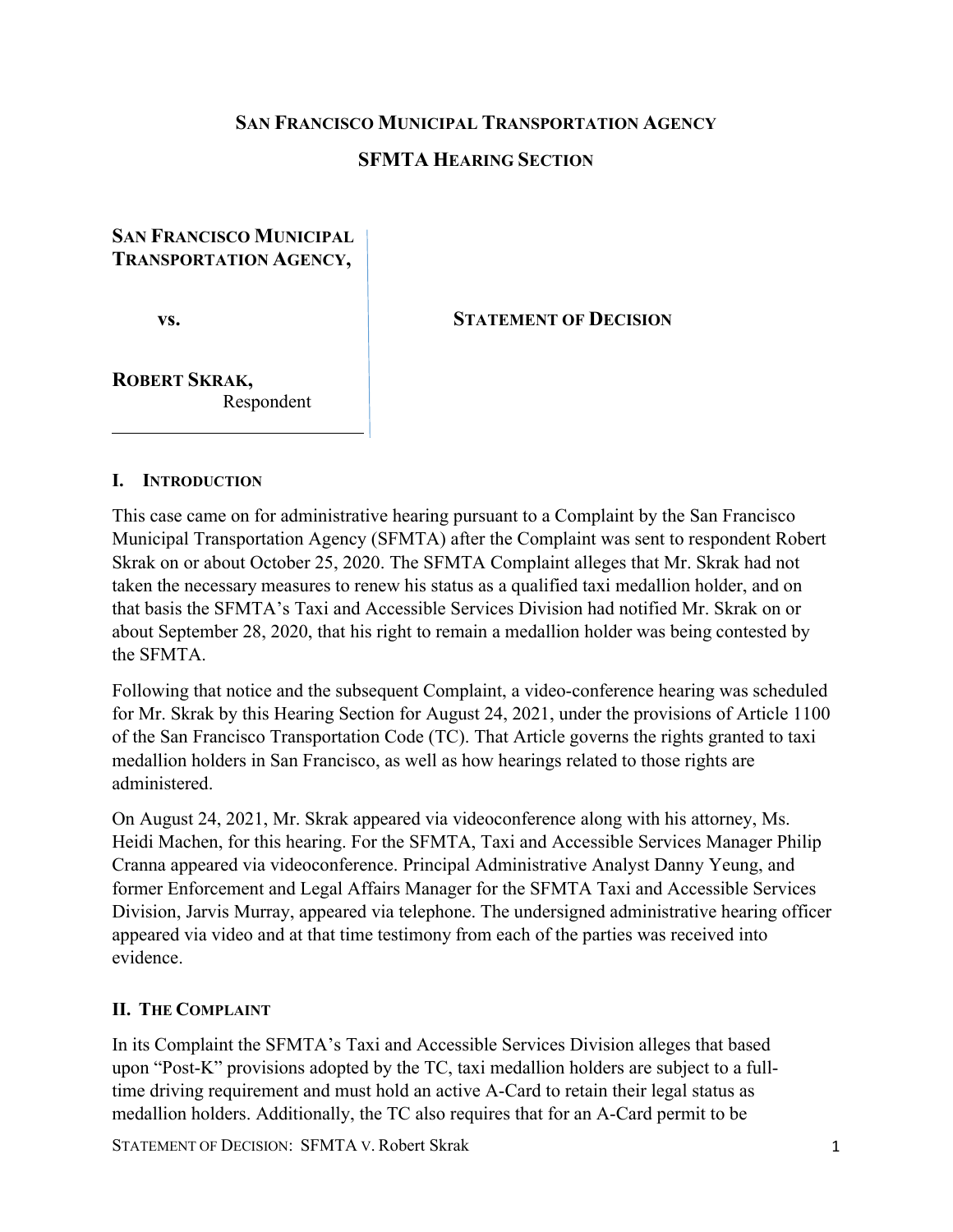granted, a full-time driver must also have a valid California driver's license (CDL).

In terms of Mr. Skrak, the Complaint stated that because his A-Card had not been renewed since 2016, medallion #878, held by Mr. Skrak was not eligible to be renewed on the based on relevant provisions of Article 1100 of the TC.

The Taxi and Accessible Services Complaint also noted that under the provisions of Article  $1103(c)(2)(C)$  of the TC, a person applying for a permit must have a valid CDL as a condition for entitlement to have an A-Card.

# **III. APPLICABLE LAW**

Under the provisions of Article 1100 of the TC, the following statutory authority forms the relevant basis for this decision, including the Transportation Code's definitions of "A-Card," "Medallion Holder," "Notice of Nonrenewal," and "Permit Holder."

Also relevant to this case are these Article 1100 provisions:

- TC  $$1103(c)(2)(C)$ , regarding driver qualifications
- TC  $\S1103(c)(3)$ , regarding the lapse of active permit status;
- TC §1105(a)(1), regarding permits required;
- TC  $$1105(a)(3)$ , regarding permits as privilege, not property of the driver;
- TC  $\S1105(a)(5)(A)$ , regarding the duration of permits;
- TC  $\{1105(a)(6)$ , involving compliance with laws and regulations;
- TC  $$1109(a)(1)$ , re required affiliation with Color Scheme;
- TC  $$1109(c)(1)$ , regarding the full-time driving requirement;
- TC §1109(e)(1)(A), involving various aspects of medallion operation;
- TC §1116, covering surrender of medallions for consideration.

# **IV. TESTIMONY**

# **A. SFMTA TESTIMONY AND EVIDENCE PRESENTED:**

# **DANNY YEUNG:**

Mr. Yeung, principal administrative analyst with the SFMTA's Taxi and Accessible Services Division, testified that he oversees the Taxi Data Systems for the SFMTA. Mr. Yeung testified that Mr. Skrak's Ground Transportation Management System (GTMS) driver profile (Exhibit A) shows that Mr. Skrak does not have a current CDL. Mr. Yeung testified that the GTMS updates in real-time with the California Department of Motor Vehicles (DMV) and that as of the hearing date Mr. Skrak did not have a current CDL. Mr. Yeung stated that Mr. Skrak's A-Card had expired in approximately 2015 and had not been renewed since 2016.

# **JARVIS MURRAY:**

STATEMENT OF DECISION: SFMTA V. Robert Skrak 2 Mr. Murray is currently the for-hire transportation administrator for the City of Los Angeles. Mr. Murray was the SFMTA Taxi and Accessible Services enforcement and legal affairs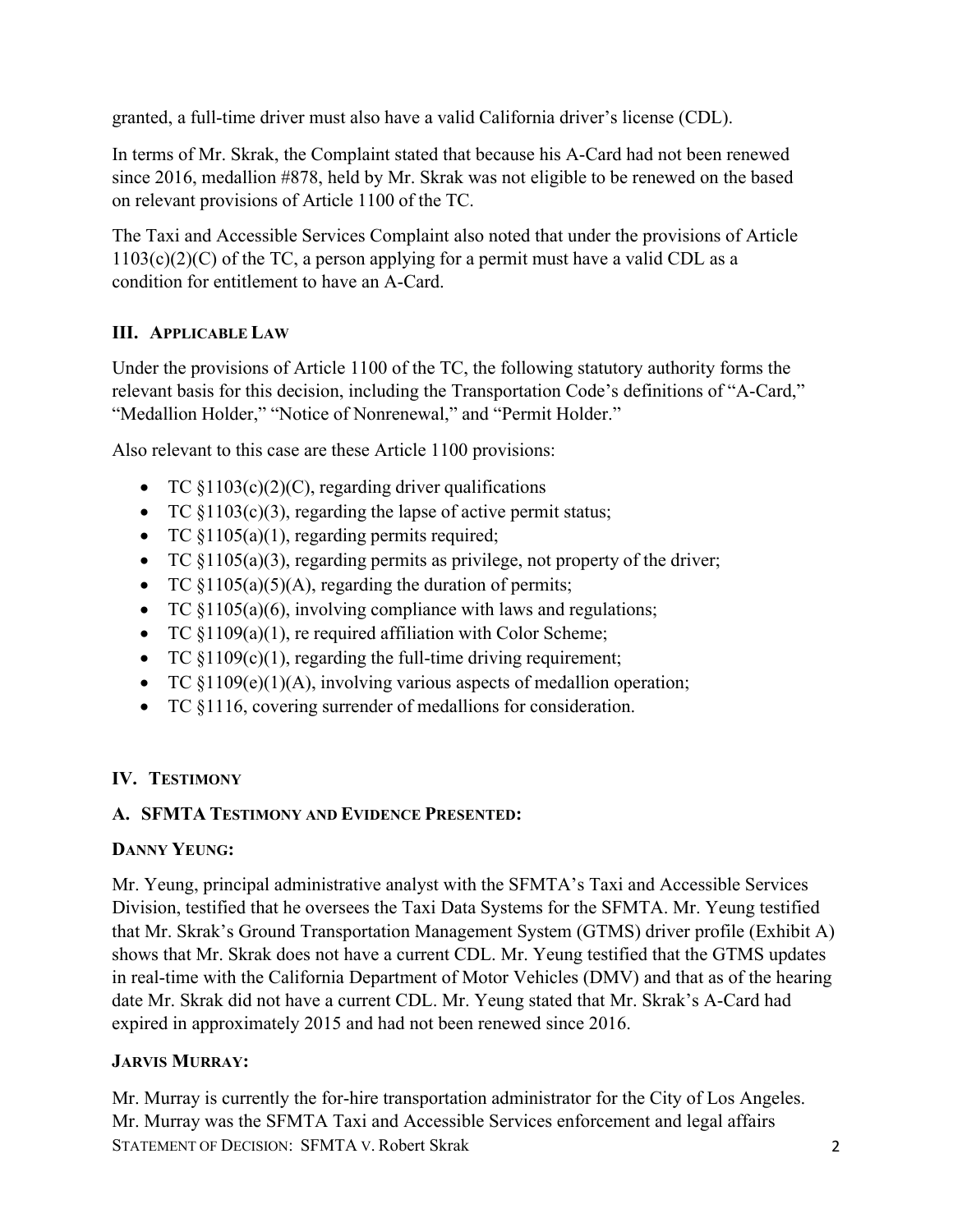manager from approximately October 2009 to August 2016. Mr. Murray testified that he recalls Mr. Skrak was a medallion holder and elected not to be placed on the "sellers list" and that Mr. Skrak had completed a waiver of the full-time driving requirement based on Mr. Skrak's disability. Mr. Murray testified that a waiver is renewed annually and limited to three years, however, the SFMTA would approve additional waivers for multiple disabilities or unexpected injuries. Mr. Murray stated that he was contacted by Mr. Skrak regarding these proceedings, and they spoke sometime in early 2021. Mr. Murray testified that he would not have approved a lifetime waiver of the A-Card requirement for anyone.

# **B. HEIDI MACHEN ON BEHALF OF ROBERT SKRAK:**

Heidi Machen testified that in 1982 Mr. Skrak received an A-Card and subsequently began driving a taxicab. Ms. Machen stated that in 1997 Mr. Skrak became a medallion holder. Ms. Machen stated that in 2012 Mr. Skrak was diagnosed with three different types of disabilities that prevented him from driving starting in 2012. Ms. Machen alleges that after Mr. Skrak first applied for a disability waiver in 2012, he and Michael Harris, a former manager with the SFMTA Taxi and Accessible Services Division bonded. Ms. Machen alleges that Mr. Harris told Mr. Skrak he could have sold his medallion but why not just hold the medallion for life. Ms. Machen stated that Mr. Skrak agreed, and Mr. Murray approved Mr. Harris' proposal for Mr. Skrak to keep the medallion for life and a contract was signed.

Ms. Machen stated that Mr. Skrak relocated to Nevada and in 2015 Mr. Skrak spoke to another former SFMTA Taxi and Accessible Services manager, Paige Standfield, regarding Mr. Skrak having a driver's license from two states. Ms. Machen stated that Ms. Standfield told Mr. Skrak that Mr. Skrak did not need to maintain his CDL. Ms. Machen drew parallels of this conversation between Ms. Standfield and Mr. Skrak to an email from Ms. Standfield to another medallion holder dated March 27, 2017 (Respondent Exhibit C). In the email Ms. Standfield told this medallion holder, in reference to maintaining their A-Card, that if the medallion holder was "not driving you don't have to renew." Ms. Machen stated the parallel was unmistakable and that Ms. Standfield would have probably said the same thing to Mr. Skrak regarding Mr. Skrak having to maintain a CDL.

In addition to the exhibits offered in this case by the SFMTA, the following documents offered by Ms. Machen were reviewed and admitted in the record:

- Skrak Declaration, 5/26/2021 (Exhibit A)
- Email from SFMTA Hearings Section, 5/27/2021 (Exhibit B)
- Rathbone Declaration, 7/10/2021 and email from Paige Standfield to Charles Rathbone, 3/27/2017 (Exhibit C)
- Skrak Hearing Brief, 8/13/2021
- SFMTA response to Sunshine Act request (Exhibits A1-A4)

# **V. FINDINGS**

#### **A. RESPONDENT SKRAK WITHOUT CALIFORNIA DRIVER'S LICENSE AND CURRENT A-CARD**

STATEMENT OF DECISION: SFMTA V. Robert Skrak 3 Based upon the testimony adduced at the hearing and upon the evidence of record, I find that the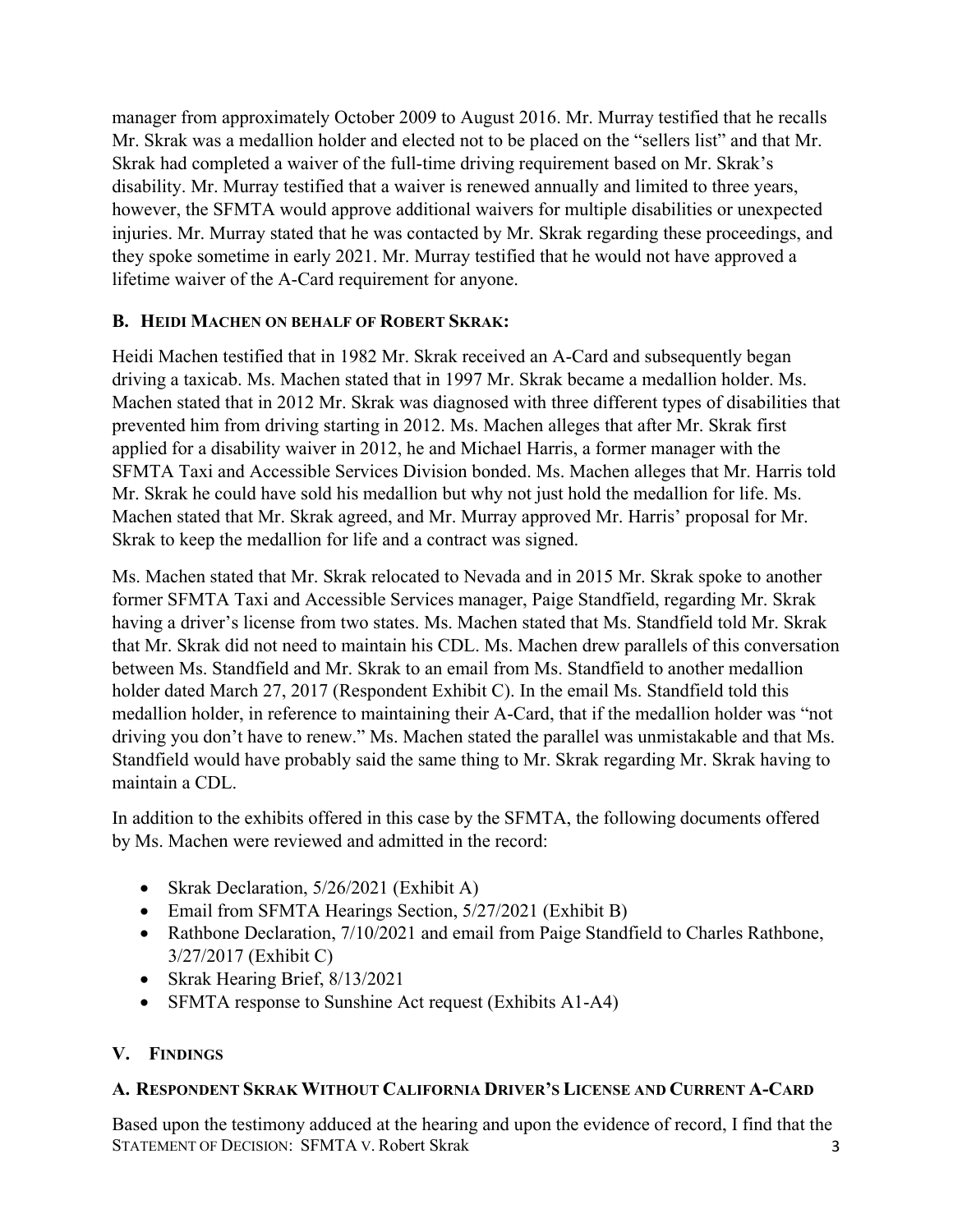respondent, Robert Skrak has not lived in California since at least 2015 and accordingly, has not been able to renew his A-Card over that length of time. In addition, Mr. Skrak does not have a current CDL which is necessary to obtain an A-Card and the possession of a CDL is required under TC 1103(c)(2)(c).

Ms. Machen drew parallels between a 2015 telephone conversation Mr. Skrak had with Ms. Standfield and a 2017 email Ms. Standfield wrote to another medallion holder. I do not agree with this comparison. Ms. Standfield's email was regarding a different matter but if I were to draw the same parallel as Ms. Machen, that Ms. Standfield possibly told Mr. Skrak that he was not required to maintain a CDL, Ms. Standfield goes on to say in the email that she would send the medallion holder a form to complete. Ms. Machen did not provide any evidence that memorialized this alleged conversation with Ms. Standfield where Ms. Standfield waived the requirement to maintain a CDL.

Although I cannot compel witnesses to appear before me, I was disappointed with SFMTA staff when Mr. Cranna admitted that he was in possession of Ms. Standfield's personal cell phone number but did not make any efforts to contact Ms. Standfield regarding the hearing. With that said, Mr. Murray did appear before me and when asked if he recalled ever approving a lifetime waiver of the A-Card requirement for any medallion holders, Mr. Murray affirmatively stated that, "No, I wouldn't have approved that for anyone." Ms. Machen did not provide any evidence of the alleged contract that Mr. Skrak executed with Mr. Harris and Mr. Murray.

Pursuant to the provisions of TC §§1103 and 1105, as noted above, the nonrenewal of this medallion is appropriate here under the circumstances.

# **VI. EQUITABLE CIRCUMSTANCES RELATING TO DECISION**

While current conditions nullify any monetary transfer value of any held medallions in San Francisco, that situation may change in 2022, and it remains possible for medallion transfers to someday resume, and for some medallion holders to enjoy a surrender value of their medallions.

Currently, and at least since 2016, there has been no market for medallions in San Francisco, largely due to the influx of TNC operations. In October 2021, the litigation between the San Francisco Federal Credit Union and SFMTA was resolved in favor of the SFMTA. The litigation had resulted in a moratorium in the sale and transfer of taxi medallions due to an established fixed price of medallion surrender as set forth in TC §1116(b)—which greatly exceeds the current market price of a local taxi medallion. Now that the trial is over my hope is that the SFMTA and San Francisco Federal Credit Union can work collaboratively on a plan to lower the medallion sales price.

As noted here, there is no indication that the surrender and transferring of medallions will dramatically change if there is no agreement between the SFMTA and San Francisco Federal Credit Union. In the meantime, the SFMTA Board of Directors may change the provisions of TC §1116(a)(5), but no such changes to Article 1100 of the TC will be considered until later this year at the earliest.